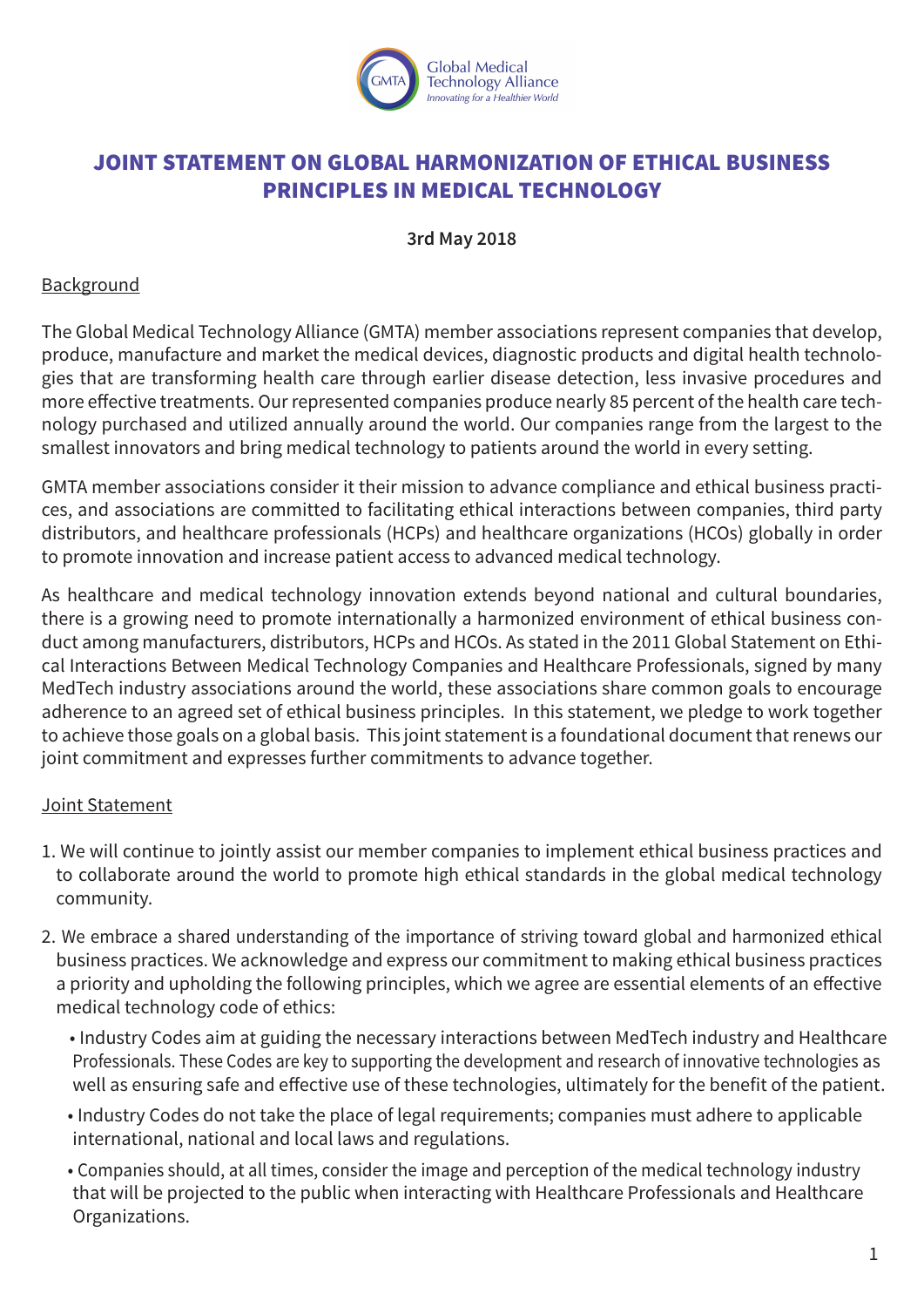- High level principles act to underpin the ethics of any industry code. These principles may include:
	- $\Box$  Integrity dealing honestly, truthfully and fairly with all parties.
	- $\Box$  Independence medical decisions should be in the best interest of the patient, and MedTech companies should not influence these decisions through undue or improper advantages.
	- □ Appropriateness arrangements conform to proper commercial standards and are free from corrupt practices.
	- □ Transparency & Documentation Companies shall document and be open and transparent regarding relationships between the parties.
	- $\Box$  Advancement ensuring that relationships are intended to advance medical technology, innovation and patient care
- Key interactions of the Companies with HCPs and HCOs should be addressed in Codes of Ethics. Forthe MedTech industry the following interactions are:
	- □ Consulting Arrangements: Under specific conditions, Companies may engage HCPs to provide genuine services that support research and development but may not engage HCPs as a means of inappropriate inducement. Payment for these services should be at fair market value and appropriately documented.
	- □ Third Party Educational Events: Under specific conditions, Companies may support bona fide independent, educational, scientific or policy-making conferences promoting scientific knowledge, medical advancement and assist in the delivery of effective healthcare as long as they are not used as a means of inappropriate inducement.
	- □ Company-Organized Training and Educational Events: Under specific conditions, Companies may provide education and training to HCPs on product (and services) specific technology deployment, use and application to facilitate the safe and effective use of medical technologies, and these programs should be conducted in venues that are conducive to learning and convenient for attendees. When necessary, reasonable travel and lodging costs may be provided, as well as reasonably priced meals as a part of these programs.
	- □ Sales and Promotional Meetings: Under specific conditions, Companies may organize legitimate sales and promotional meetings with HCPs.
	- □ Educational and Promotional Items: Under specific conditions, Educational and Promotional Items may be provided as long as they benefit patients or serve a genuine educational function for HCPs.
	- □ Entertainment: Entertainment such as recreational activities, sporting events and cultural or artistic activities should never be provided directly or indirectly to HCPs by Companies.
	- □ Charitable Donations, Research Grants, and Educational Grants: Under specific conditions, Companies may provide support to organizations for bona fide, legitimate research, education, and charitable missions.
	- □ Demonstration and Evaluation Products: Under specific conditions, Companies may provide reasonable quantities of medical technology products and equipment to HCPs at no charge for evaluation and demonstration purposes, provided that such products are not given or intended as an inappropriate inducement.
	- $\Box$  Ensuring Effective Implementation: For codes to be meaningful, they must be effective, not solely paper commitments. Companies should formulate appropriate policies and procedures to foster compliance with the Code of Ethics by employees and third-party intermediaries. Associations should give consideration as to how to support their members in this regard.